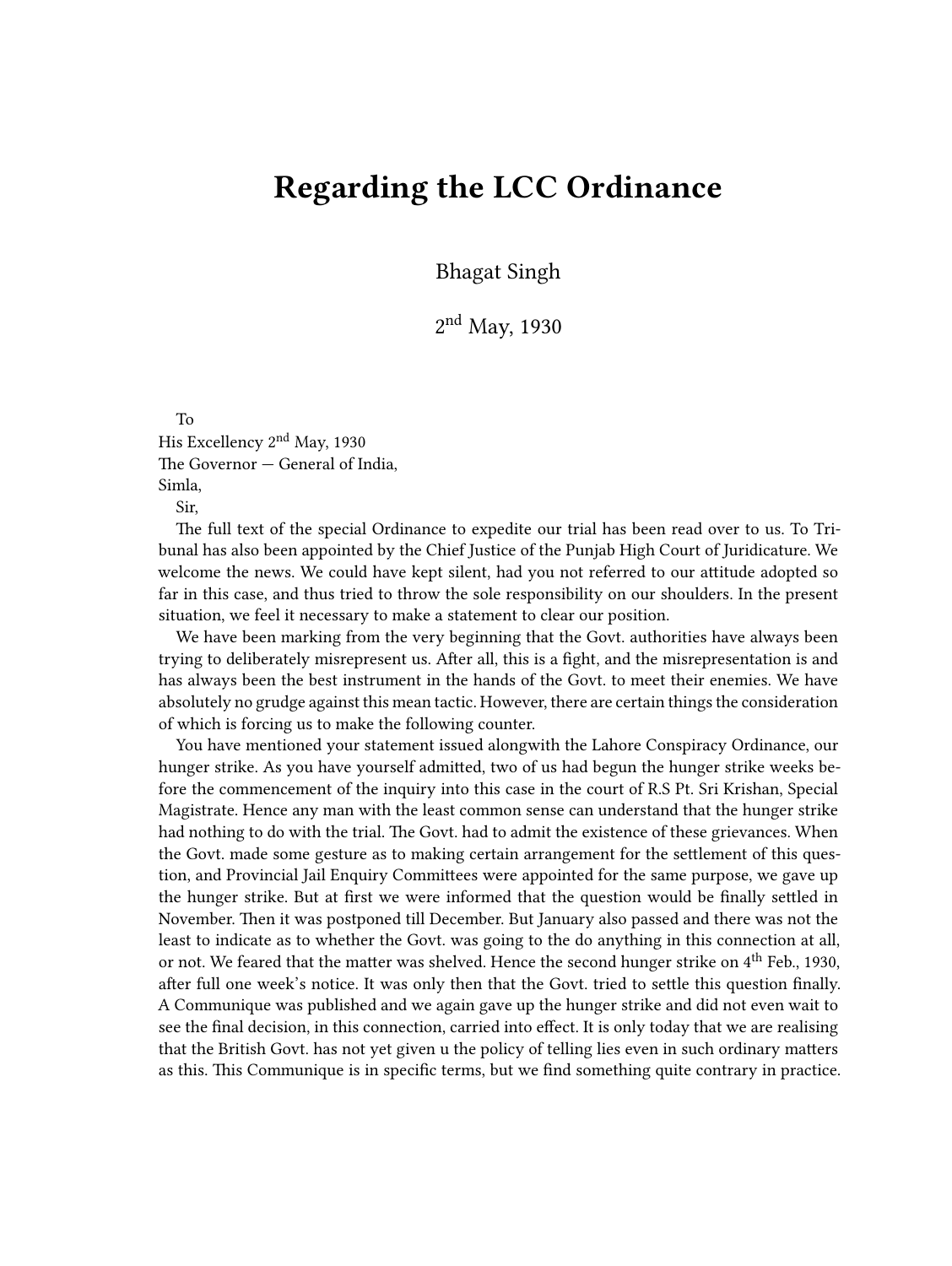Anyhow, this is not the proper place to discuss that question; we might have to deal with it later on, if the occasion arises. But what we want to emphasise here is that the hunger strike was never directed against the proceedings of the court. Such great sufferings cannot be invited and such great sacrifice cannot be made with that ordinary motive. Das did not lay down his life for such a trivial cause. Rajguru and others did not risk their lives simply to protract the trial.

You know thoroughly well, and everybody concerned knows it, that it is note hunger strike that has forced you to promulgate this Ordinance. There is something else the consideration of which confused the heads of your Government it is neither the protraction of the case nor any other emergency which forces you to sign this lawless law. It is certainly some-thing different.

But let us declare once and for all that our spirits cannot be cowed down by ordinances. You may crush certain individuals but you cannot crush this nation. As far as this Ordinance is concerned, we consider it to be our victory. We had been from the very beginning pointing out that this existing law was a mere make — believe. It could not administer justice. But even those privileges to which the accused were legitimately and legally entitled and which are given to ordinary accused were legitimately and legally entitled and which are given to ordinary accused, could not be given to the accused in political cases. We wanted to make the Govt. throw off its veil and to be candid enough to admit that fair chances for defence could not be given to the political accused. Here we have the frank admission of the Government. We congratulate you as well as your Govt. for this candour and welcome the Ordinance.

Insipte of the frank admission of your agents, the Special Magistrate and the Prosecution Counsels, as to the reasonableness of our attitude throughout, you had been confused at the very thought of the existence of our case. What else is neede to assure us of our success in this fight